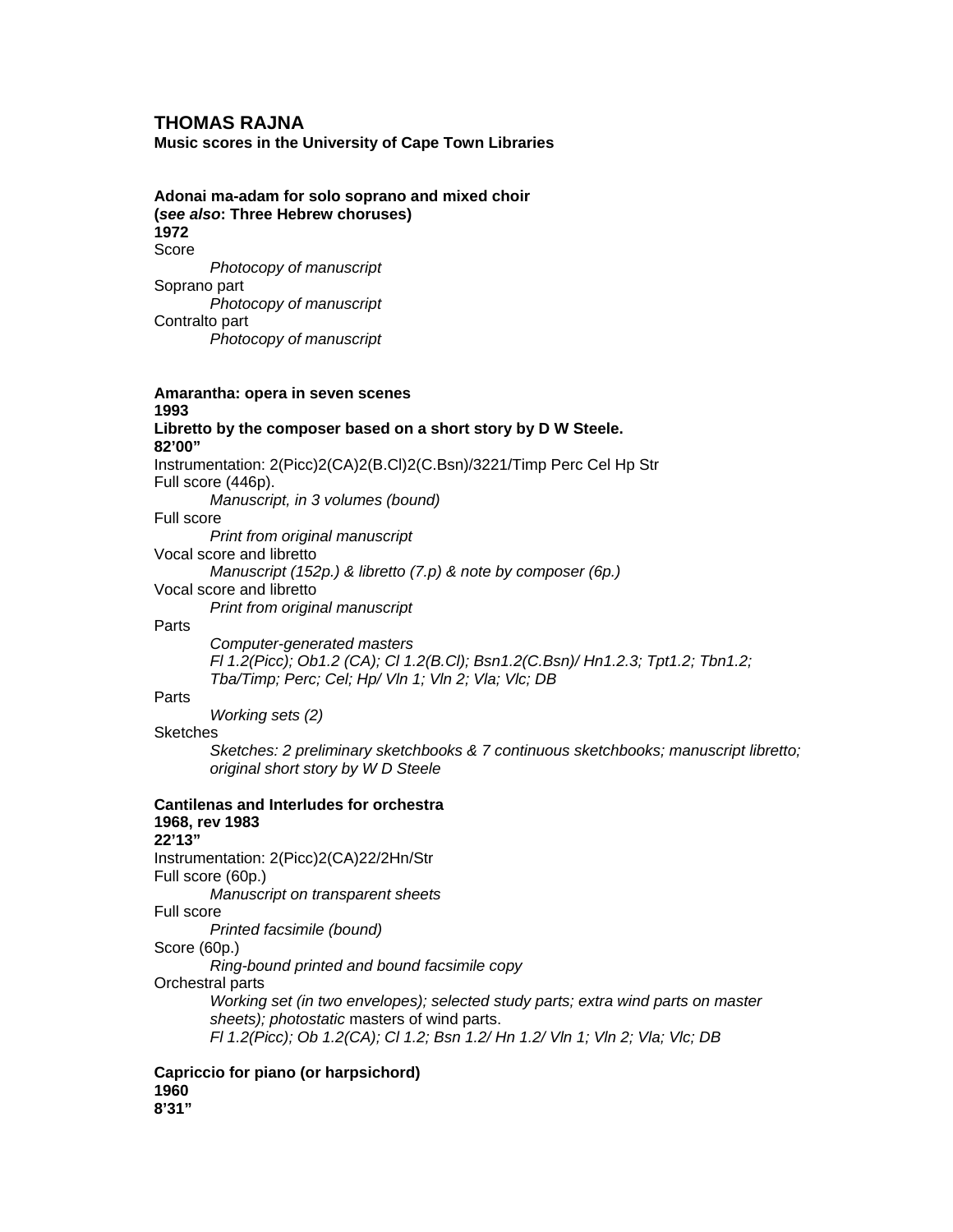Score (11p.)  *Copy manuscript on transparent sheets*  Score (11p.)  *Original manuscript*  Score (11p.) *Printed and bound reference copy* 

# **Concerto for Harp and Orchestra**

#### **1990**

Instrumentation: 2(Alto Fl)2(CA)21/2000/ Timp Perc Str Full score (136p.)  *Manuscript*  Full score  *Computer-generated score (bound) (96p.)*  Full score  *Printing masters (96p.)*  Parts  *Working set Fl1.2(alto fl); Ob 1.2; 2 (Eng Hn); Cl 1.2; Bsn/ Hn 1.2/ Timp Perc 1.2/ Vln 1; Vln 2; Vla; Vlc; DB*  Solo harp (36p.)  *Computer-generated printed and bound reference copy.*  Solo harp (36p.)  *Printing masters* 

#### **Concerto no.1 for Piano and Orchestra 1956-57 24'10"**

Instrumentation: 2(Picc)222/2000/Timp Str Full score (113p.)  *Manuscript on transparent master sheets*  Full score  *Facsimile (bound)*  Score  *Original pencil sketches (short score/ two pianos); composed at Hill Cottage, Hampstead, London. (In 3 music books).*  Reduction for 2 pianos (97p.)  *Printed facsimile (bound)*  Orchestral parts  *Transparent master sheets Fl 1.2 (Picc); Ob 1.2; Cl 1.2; Bsn 1.2;/ Hn 1.2/ Timp/ Vln 1; Vln 2; Vla; Vlc; DB*  Orchestral parts  *Working set*  **Concerto no. 2 for Piano and Orchestra** 

### **1984 38'00"**  Instrumentation: 2(Picc)2(CA)22/4331/Timp/Perc Cel Str Full score (189p.)  *Manuscript*  Full score  *Printed facsimile (bound)*  Reduction for 2 pianos (75p.)  *Manuscript*  Reduction for 2 pianos (75p.)  *Printed facsimile (bound)*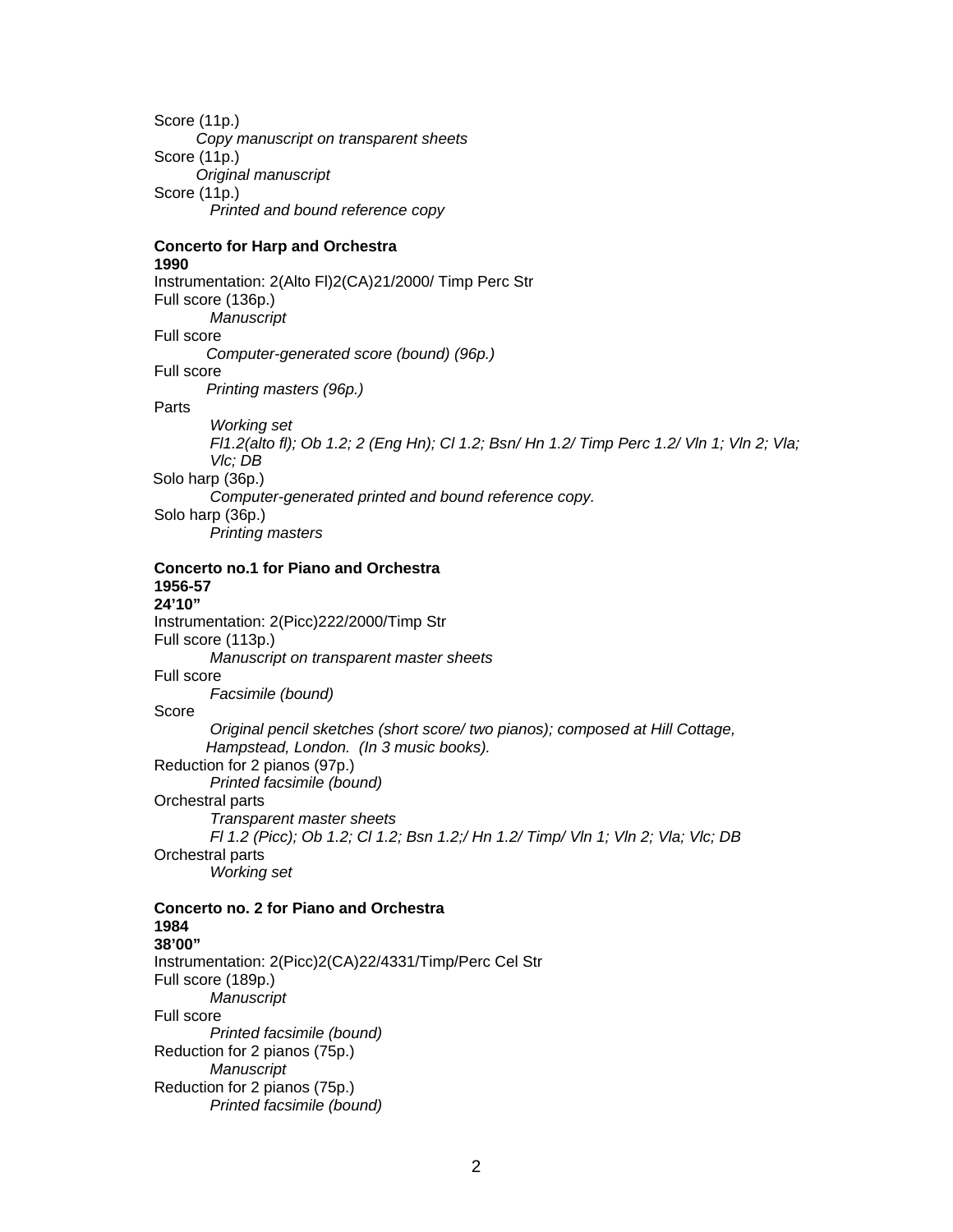#### Orchestral parts

 *Transparent master sheets Fl 1.2(Picc) Ob 1.2(CA) Cl 1.2 Bsn 1.2/ Hn 1-4 Tpt 1-3 Tbn 1-3 Tba/ Timp Perc Cel/ Vln 1 Vln 2 Vla Vlc DB* 

#### Orchestral parts

 *Complete working set* 

### Score

 *Original pencil sketches, Jan 1980-Nov 1983. Short score/2 pianos. Composed at Claremont/ Murdoch Valley. In 4 music books.* 

# **Concerto for Violin and Orchestra**

**2007**  Instrumentation: 2222/ 2220/ Timp Perc Hp/ Str Full score (134p.)  *Computer master sheets*  Full score  *Printed and bound reference copy*  Solo violin part (title page and 21p.)  *Computer master sheets*  Full score and solo violin part  *Sibelius files on CD.*  Orchestral parts *Master sheets in 22 envelopes)*  Orchestral parts *Working set Fl 1.2(Picc) Ob 1.2 Cl 1.2 Bsn 1.2/ Hn 1.2 Tpt 1.2 Tbn 1.2/ Timp Perc/ Hp/ Vln 1(x4) Vln 2 (x3) Vla (x4 & spare) Vlc (x3) DB (x2)*  Solo violin part *Printed and bound* 

**Cradle Song for voice and piano (***see also***: Four early songs) Words by William Blake 1948**  6p. Photocopy of manuscript

**The Creation: a Negro sermon for mixed chorus a capella Text by James Wheldon Johnson. (With rehearsal piano) 2000 20'00"**  Full score (41p.)

*Original manuscript Photographic master sheets*  Vocal score (41p.) *Bound reference copy*  Two manuscript books of pencil sketches  *Printed and bound, from computer original (Amarantha Music)*  Vocal score

**The Creation: a Negro sermon for chorus and orchestra Text by James Wheldon Johnson 2005-06 20'00"**  Instrumentation: 2222/3220/Perc Timp Str Full score (107p)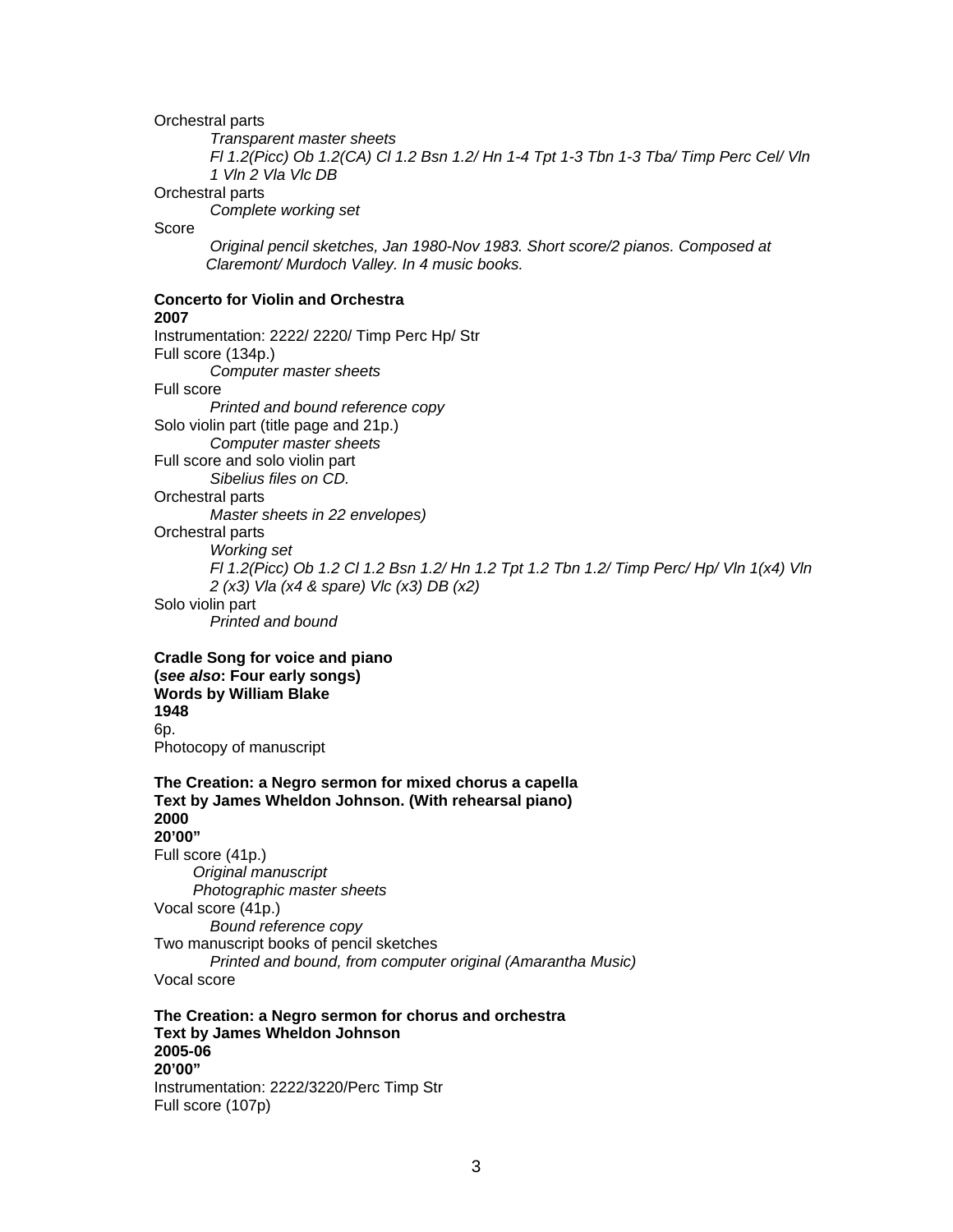*Print ready master sheets (single-sided)*  Full score (107p.)  *Printed and bound, from computer original (Amarantha Music)*  Orchestral parts  *Master sheets Fl 1.2; Ob 1.2; Cl 1.2; Bsn 1.2/ Hn 1.2; Tpt 1.2; Tbn 1,2/ Perc 1.2; Timp/ Vln 1; Vln 2; Vla; Vlc; DB*  Orchestral parts  *Working set (wind and percussion as above & strings: 5,5,4,4,3)*  SATB chorus score (65p. & title page)  *Master sheets*  SATB chorus score  *Bound reference copy*  Vocal score with rehearsal piano (41p. & 2p. of addenda) (adapted for use when rehearsing orchestral version)  *Bound reference copy* 

#### **Dance for orchestra**

**(withdrawn; source of the last movement of Piano Concerto no. 2) 1951**  Instrumentation: 2(Picc)222/ 4331/ Perc Hp Pf/ Str Full score  *Original manuscript and printed facsimile* 

#### Full score

 *Autopositives* 

#### Orchestral parts

 *Manuscript on transparent sheets Fl 1.2(Picc); Ob1.2(CA); Cl in Bflat; Bsn 1.2 (D.Bsn)/ Hn in F 1.2.3.4; Tpt in C 1.2.3; Tbn 1.2.3; Tba/ Timp/ Perc; Hp; Pf/ Vln 1; Vln 2; Vla; Vlc; DB* 

### **[Dialogues] Music for Clarinet and Piano; renamed Dialogues 1970 1947 8'0"**

Score

 *Original manuscript, with original draft and photocopies of final manuscript* 

#### **Dialogues for Clarinet and Piano**

**1970** 

**8'0'** 

Score & clarinet part (8p.and 3p. respectively)  *Published by Leduc, Paris, 1970.* 

#### **Divertimento for Orchestra (withdrawn)**

**1. Scherzando; 2. Interlude; 3. Lento; 4. Fugato; 5. Valse (movements 1, 2 & 5 re-used in Divertimento; movements 3&4 in Cantilenas and Interludes) 1958**  Full score (93p.)  *Manuscript transparencies* 

Full score

 *Bound photocopy, with emendations for later work* 

**Divertimento Piccolo 1. Scherzando; 2. Interlude; 3. Valse 1987 16'23"**  Instrumentation: 3(Picc)222/ 4331/ Tp Perc Cel Hp Str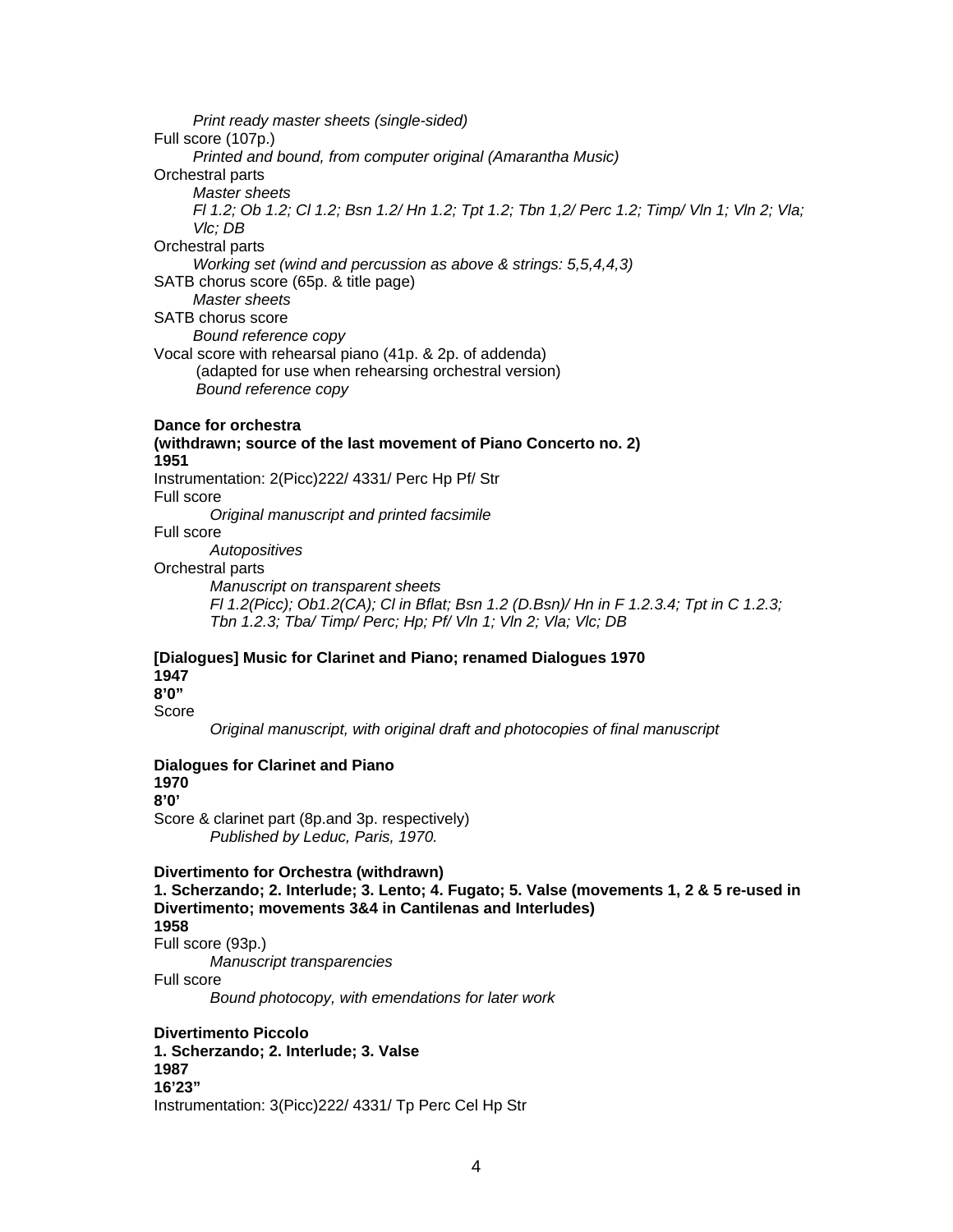Full score (79p.)  *Manuscript (loose sheets)*  Full score  *Printed facsimile (bound)*  Orchestral parts  *Manuscript, master set*  Orchestral parts  *2 photographic master sets Fl 1.2.3(Picc), Ob1.2, Cl 1.2, Bsn 1.2/ Hn 1.2.3.4, Tpt 1.2.3, Tbn 1.2.3, Tba/ Timp/ Perc Cel Hp Str.* 

**Fantasy for Violin and Orchestra 1996 18'00"** 

Instrumentation: 2(Picc)222/ 2000/ Str Full score (86p.)  *Manuscript loose sheets)*  Full score  *Facsimile reference copy (bound)*  Solo violin part *Computer-generated master sheets Corrected proofs of solo part and artwork (in two envelopes)*  Solo violin part (15p.)  *Printed ringbound reference copy*  Orchestral parts  *Computer-generated master sheets Fl 1.2(Picc), Ob 1.2, Cl 1.2, Bsn 1.2/ Hn 1.2/ Vln 1, Vln 2, Vla, Vlc, DB*  Orchestral parts  *Working set Nos of string parts: 6, 6, 4, 4, 3* 

**Four Early Songs for high voice and piano 1. Meeting at night (Browning); 2. Cradle song (Blake); 3. Solfeggio (wordless); 4. Piping down the valleys wild (Blake) 1948 & 1949 14'30"**  Score  *Printed reference copy, bound (Complete with clarinet obligato for 'Piping down the* 

 *valleys wild').* 

**Four Traditional African Lyrics for high voice and piano 1. The sorrow of Kodio; . Idyll; 3. Serenade; 4. Cuckold contented. Adaptations by Leon Damas and Miriam Koshland. 1975 12'00"**  Score (24p.)  *Original manuscript*  Score  *Photocopy of manuscript*  Score  *Printed and bound reference copy* 

**Hashkivenu for solo soprano and baritone and mixed choir (***see also***: Three Hebrew Choruses) 1973**  Full score (10p.)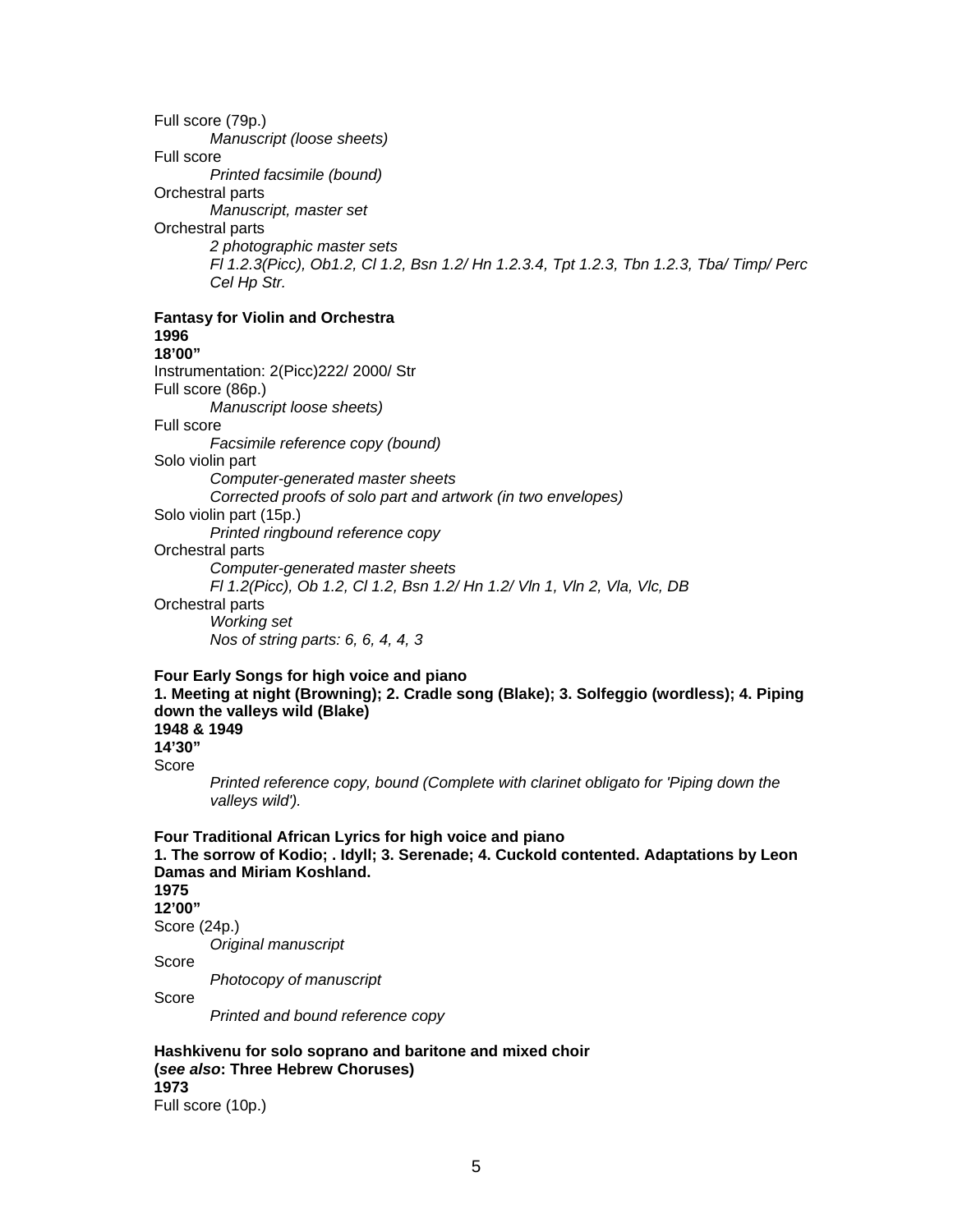*Photocopy of manuscript*  Soprano solo part  *Photocopy of manuscript* 

### **Meeting at Night for voice and piano (***see also***: Four Early Songs) 1948**

Score (2p.)  *Photocopy of manuscript* 

# **Movements for Strings**

**1962 15'00"** 

Instrumentation: Str

Score (26p.)

 *Manuscript on transparent sheets* 

Score

 *Photocopy (reference copy)*  Orchestral parts  *Transparent master sheets for 5 string parts Vln 1, Vln 2, Vla, Vlc, DB*  Orchestral parts  *Working set* 

# **Music for Cello and Piano 1950**

**10'00"**  Score and cello part (18p. and 3p. respectively)  *Autopositives*  Piano part  *Autopositives*  Score and cello part (18p. and 3p. respectively)  *Reference copy (bound)*  Score and cello part  *Manuscript, not in TR's hand* 

#### **Music for Violin and Piano 1956-57 17'00"**  Score and violin part (32p. and 11p. respectively)

 *Published (Duet edition, 1990)*  Score and violin part (21p. and 10p. respectively)  *Manuscript on transparent sheets* 

#### **Oriental Feast for piano solo 2006 3'50"**

Score (6p.)  *Computer originated master sheets (and two pages of artworks)*  Score (6p.)  *Printed and bound reference copy Score published by Unisa 2007 (for Grade 7 Piano Examination Album)* 

**Piping down the valleys wild for voice, clarinet and piano (***see also***: Four Early Songs) 1948**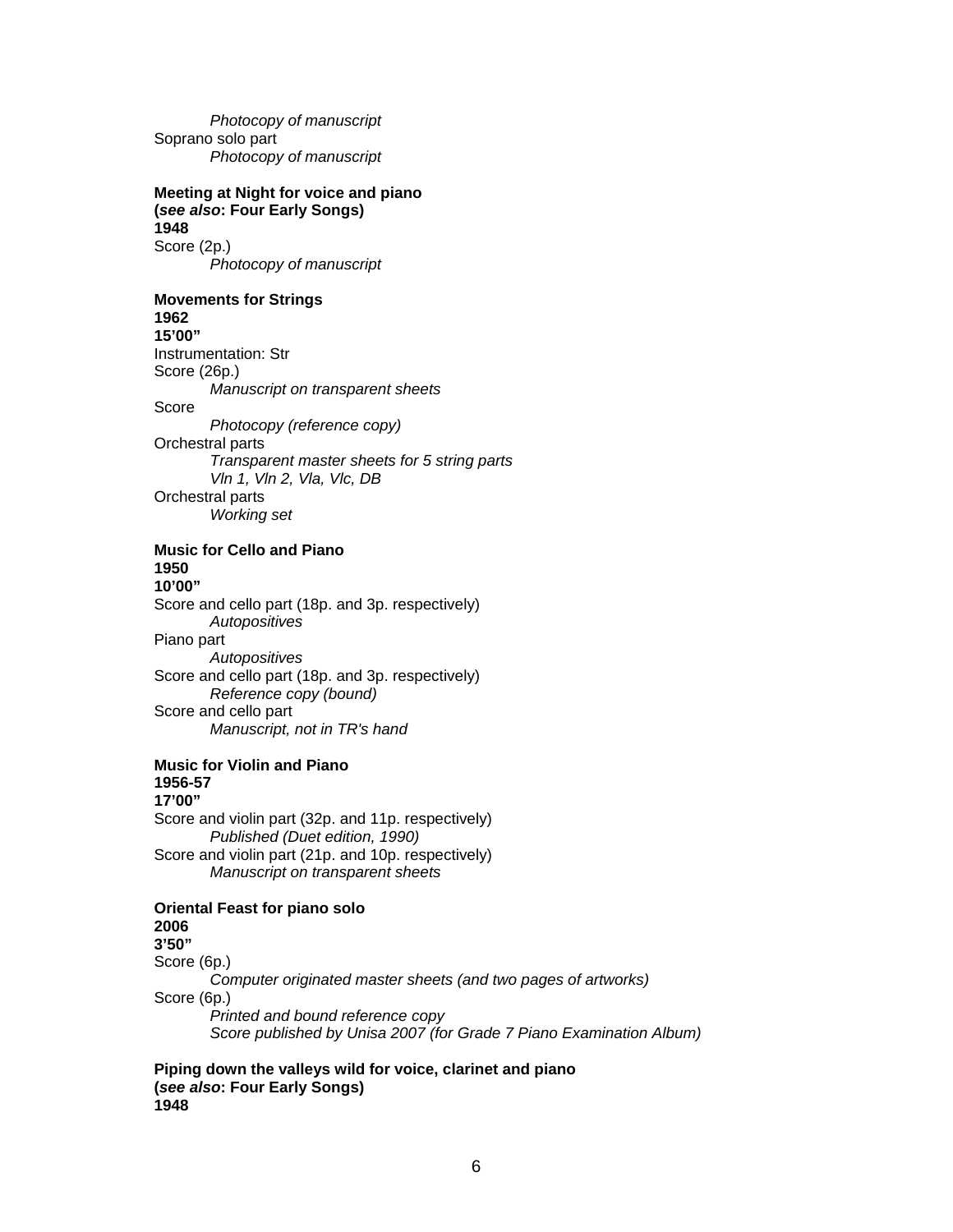Score (10p.)  *Photocopy of holograph*  Clarinet part  *Photocopy of holograph*  **Preludes for Piano 1947-49 37'16"**  Score (35p.)  *Original manuscript and first sketches of nos. 1, 5, 7 & 9*  Score  *Autopositive of original manuscript of Preludes 3-11*  Score (53p.) *Published (revised for Duet edition, 1988; complete sequence from 1 to 11).*  **Rhapsody for Clarinet and Orchestra 1948-50**  Original short score (51p.)  *Manuscript*  Short score  *Photocopy of original manuscript with later emendations (revisions for 1985 version)*  Solo clarinet part  *Manuscript ("unrevised").*  Solo clarinet part (rev. 1985)  *Photocopy, annotated*  **Rhapsody for Clarinet and Orchestra 1995 30'00"**  Instrumentation: 3(Picc) 2(CA) 22/ 4330/ Timp Perc (2)/ Hp Pf Cel Str Score (170p.)  *Manuscript (incorporates all revisions 1996 & 2002)*  Score  *Bound reference copy*  Orchestral parts (29)  *First generation computer-generated master sheets Fl.1.2.3, Ob 1.2, Cl 1.2, Bsn 1.2/ Hn 1.2.3.4, Tpt 1.2.3, Tbn 1.2.3/ Timp Perc 1.2 Pf Cel Hp/ Str*  Orchestral parts  *Working set of master sheets*  Solo clarinet part (36p.)  *Computer-generated master sheets*  Solo clarinet part (36p.)  *Computer originated printed reference copy*  **Serenade for 10 wind instruments, percussion, cimbalom and piano 1958 27'00"**  Instrumentation: 2112/ 2210/ Timp Perc Pf Cimbalom Score (135p.)  *Manuscript score on transparent sheets Score Bound reference copy*  Orchestral parts:  *Set of parts printed from transparencies Fl 1.2, Ob, Cl, Bsn 1.2/ Hn 1.2, Tpt 1.2, Trb/ Timp Perc 1.2/ Pf Cimbalom*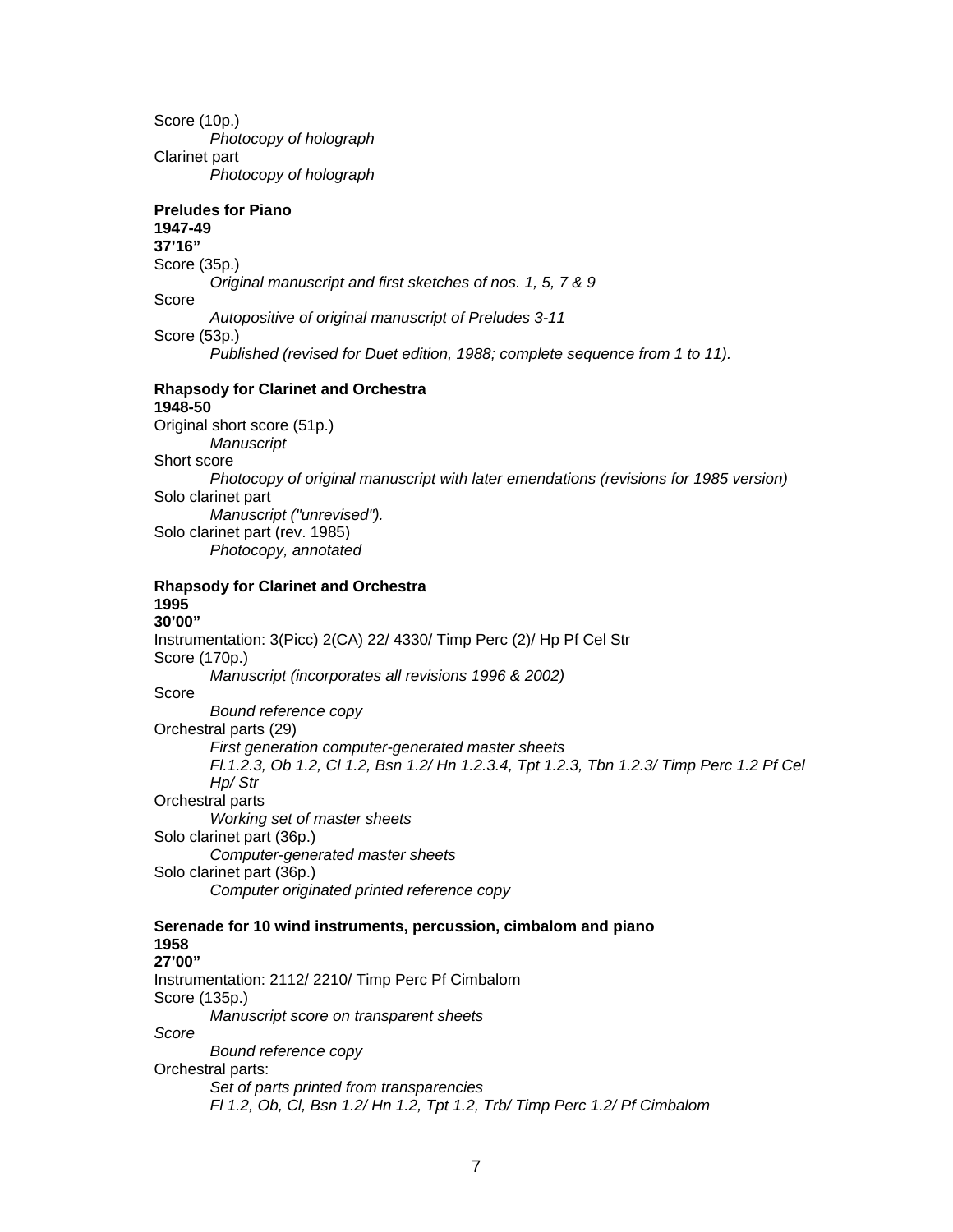### **Seven Years in Tibet: Suite from the film score 1. Prologue; 2. The Flight; 3. The Offering; 4. The Trek; 5. The Road to Lhasa; 6. The Dance in the Potala; 7. Climbing in the mist; 8. The Oracle; 9. Chinese March; 10. The Summer-Palace Dance 1955 20'30"**  Bound reference copy of Suite. (67p.)

### **Solfeggio for voice and piano**

*See also***: Four early songs**  1949 Score (4p.)  *Photocopy of manuscript* 

### **Stop all the clocks: four songs on poems by W H Auden 1. Stop all the clocks; 2. The composer; 3. Their lonely betters; 4. Refugee blues 1998 17'48"**  Score (34p.)  *Manuscript on loose sheets*  Score  *Bound facsimile*  Score

 *Photocopied manuscript master sheets of score and artwork*  Pencil sketches

 *Two books of pencil sketches* 

#### **String Quartet in one movement 1948 14'00"**

Score (15p.)

 *Manuscript (2 copies)* 

Score

 *Autopositive of original manuscript* 

Score

 *Ring-bound photocopies (2)* 

Parts

 *Manuscript set and photocopies Vln 1, Vln 2, Vla, Vlc* 

# **Suite for Strings**

**1952-54** 

**18'00"** 

Score (31p. and 5p.)  *Manuscript on transparencies*  Score  *Bound facsimile* 

Parts

Parts

 *Transparent master sheets Vln 1, Vln 2, Vla, Vlc, DB* 

 *Working set*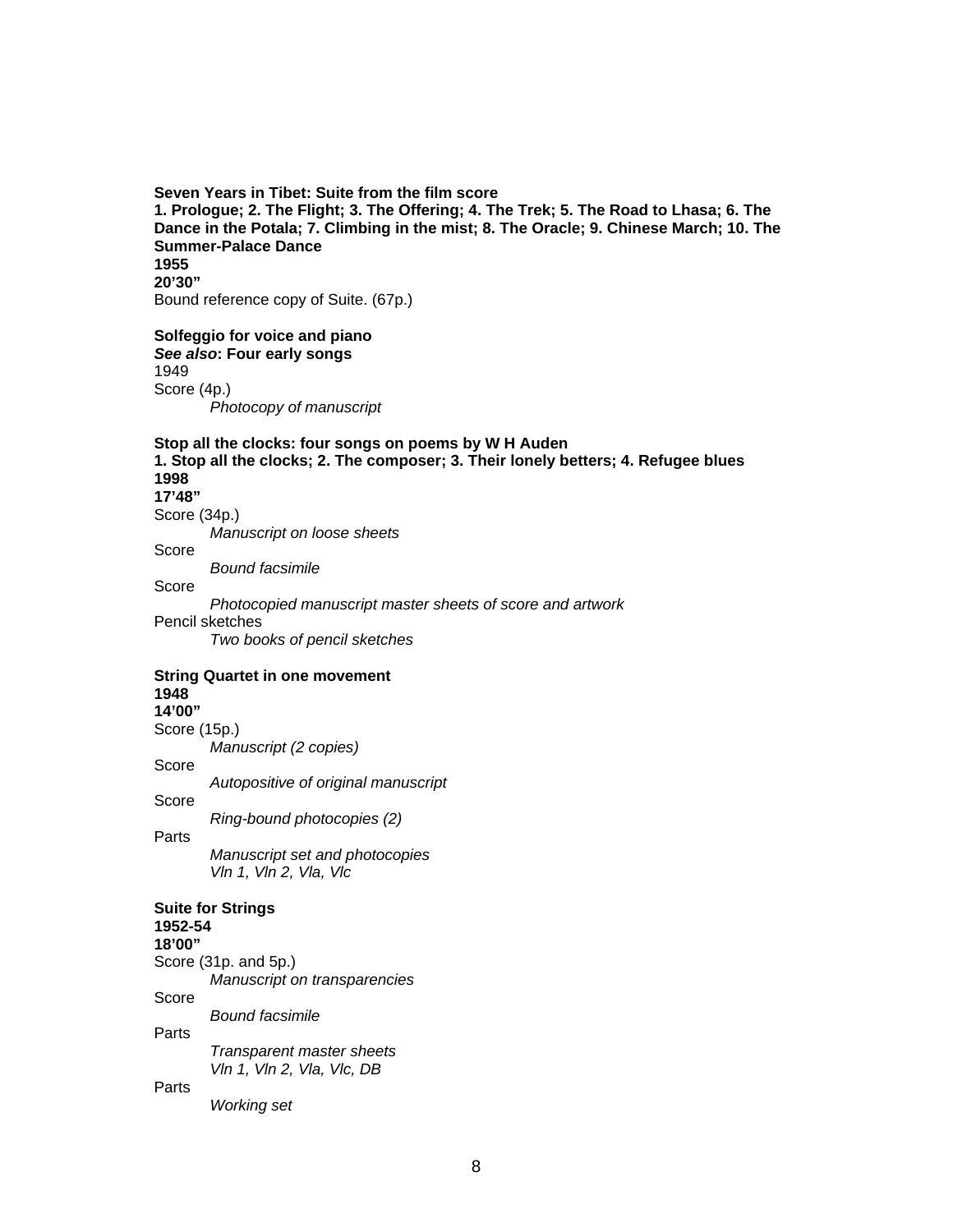#### **Suite for Violin and Harp 1998 17'30"**

Score (32p.)  *Manuscript*  Score (33p.)  *Published (Chicago: Lyon & Healy Publications, 1998)*  Violin part (12p.)  *Published (Chicago: Lyon & Healy Publications, 1998)* 

#### **Tarantulla for Violin and Piano 2001**

**3'20"** 

Score (10p.)

 *Original manuscript* 

Score

 *photocopy, ringbound facsimile*  Score and solo violin part (14p. and 5p. respectively)  *Published version (UNISA)* 

Score

 *Original pencil sketches, in ringbound notebook.* 

### **Three Hebrew Choruses**

**1. Adonia ma-adam; 2. Hashkivenu; 3. Laila mistareia 1972-73 9'30"**  Score  *Printed and bound reference copy* 

**Together we shall stand/ Dumisani Anthem for choir and piano or organ, Text by Thomas Rajna (English) and S C Satyo (Xhosa) 1994 4'00"**  Score (8p.)  *Manuscript*  Score  *Printed and bound reference copy*  Score  *A4 mastersheets*  **Valley Song Opera. Libretto by Guy Willoughby and Thomas Rajna, based on the play by Athol Fugard. 2002-04**  Instrumentation: 2(Picc)2(CA)2(B.Cl)2/ 3321/ Timp Perc Cel(Org)/ Str Full score (505p.)  *Original manuscript, and artwork*  Full score (505p.)  *Bound reference copy* 

Vocal score

 *First generation computer-generated, and artwork*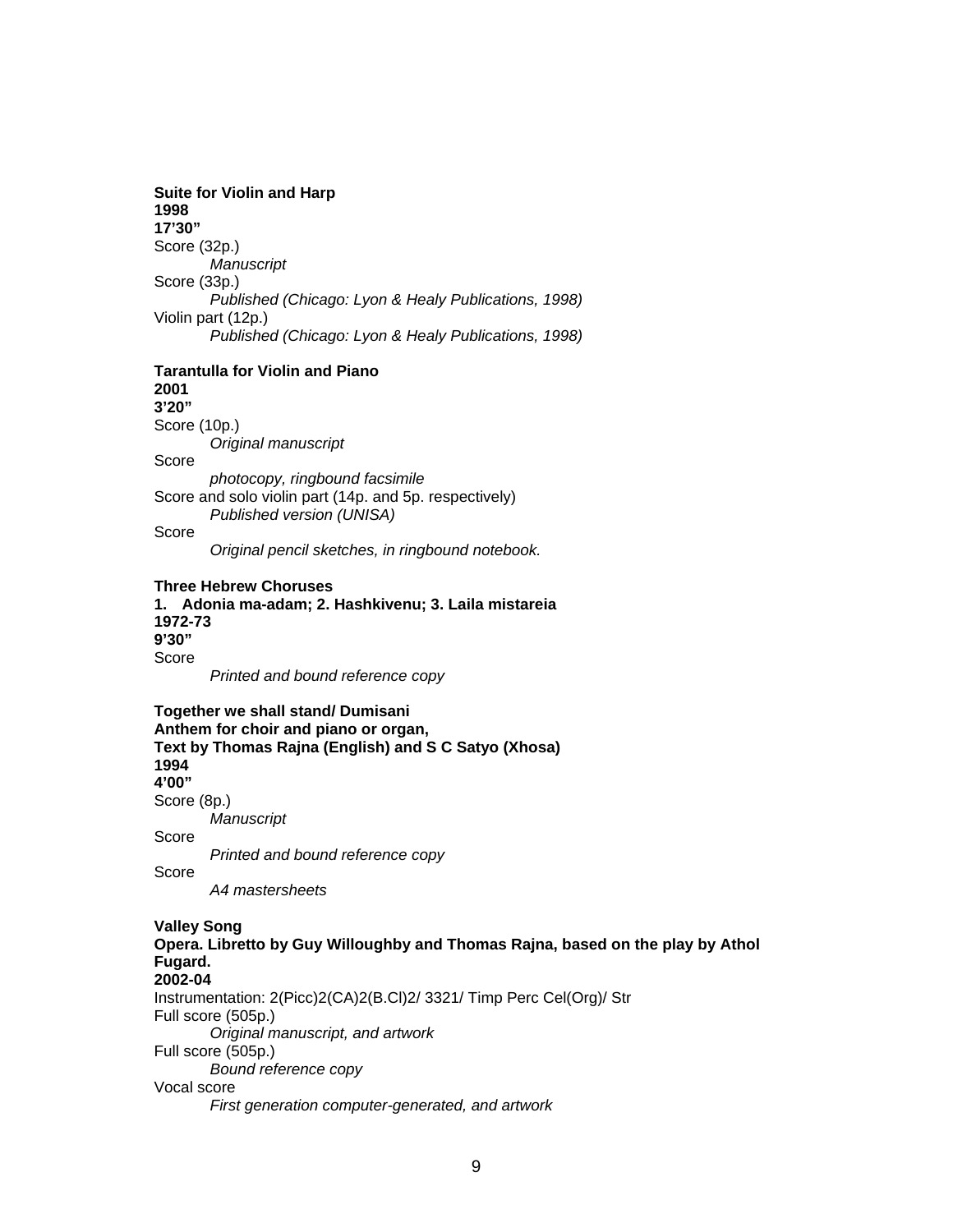Vocal score (152 p., plus composer's notes plus libretto)  *Bound reference copy (second generation computer-generated)*  Full score, vocal score and parts  *CD-ROM, Sibelius2 software*  Vocal score  *Original pencil sketches, in 6 ringbound notebooks*  Orchestral parts  *First generation computer-generated sheets Fl 1.2(Picc), Ob 1.2(CA), Cl 1.2(B.Cl), Bsn 1.2(C.Bsn)/ Hn 1.2.3, Tpt 1.2.3, Trb 1.2, Tba/ Timp Perc 1.2/ Cel(Org)/ Vln 1.2, Vla, Vlc, DB*  Orchestral parts  *Complete working set*  "Choral excerpts"  *Printed and bound copy*  **Valley Song (with reduced orchestration) 2007**  Instrumentation: 22(CA)2(B.Cl)2(C.Bsn)/ 2220/ Timp Perc (2) Cel (Org)/ Str Full score (505p.)  *Single-sided computer master sheets and artwork*  Full score  *Double-sided sheets: master set for printing, and artwork*  Full score  *Printed and bound reference copy*  Wind parts revised for reduced orchestration  *Computer originated master sheets Ob 1.2. Cl 1.2; Bsn 1.2; Hn 1.2; Tpt 1.2; Trb 1.2*  Wind parts revised for reduced orchestration  *Printed and bound working set*  **Video Games for Orchestra 1994 12'00"**  Instrumentation: 333(1)3/ 4331/ Timp Perc Synth/ Str Full score (83p.)  *Original manuscript*  Full score  *Printed and bound reference copy*  Orchestral parts  *Computer-generated master sheets (in 3 envelopes) Fl 1.2.3, Cl 1.2.3, Ob 1.2.3 (CA), Bsn 1.2, C.Bsn/ Hn 1.2.34., Tpt 1.2.3, Trb 1.2.3, Tba/ Timp, Perc 1.2/ Synth/ Vln 1.2, Vla, Vlc, DB*  Orchestral parts  *Working set*  Original pencil sketches, in 2 books

# **Arrangements by Thomas Rajna**

**Bach: Badinerie (from Suite for flute and strings in B minor, arranged for solo piano). 1967**  Score (2p.)  *Manuscript on transparent sheets Score Reference copy, published by Aschenberg Hopwood & Crew Ltd, c.1967*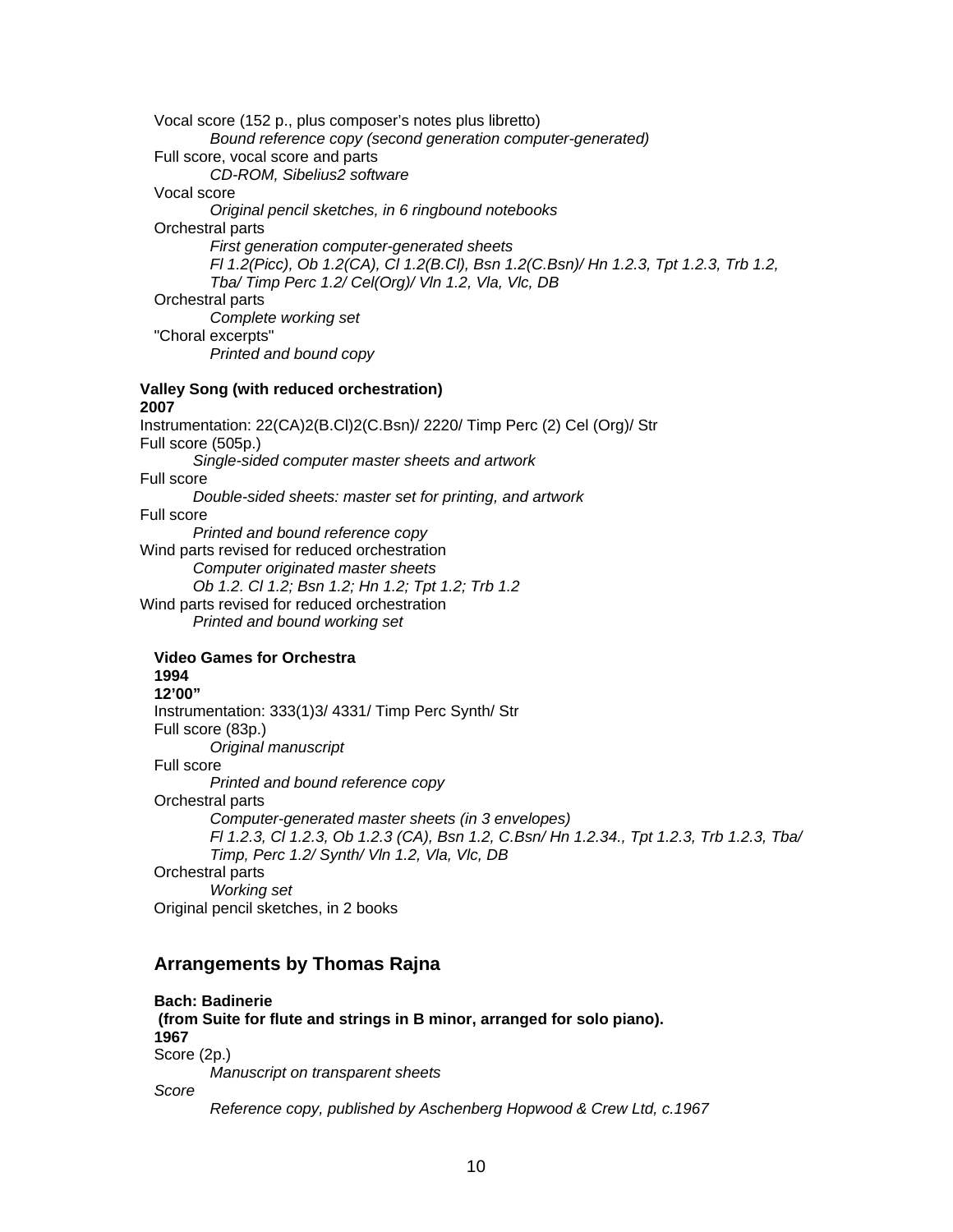### **Bach's Concerto in E for harpsichord and orchestra - Siciliano, arranged for piano**  Score (9p.)

 *Manuscript on transparent sheets* 

### **Bach's Concerto in F minor for harpsichord and orchestras - Largo, arranged for piano solo**

Score (4p)

 *Original manuscript* 

*Score (2p)* 

 *Manuscript on transparent sheets and on paper (2 sets)* 

#### **Bartok: Romanian Dances, arranged for flute, cello and piano. 2002**

Score (17p.)

 *Manuscript, with separate flute and cello parts, and artwork* 

Score

 *SAMRO pilot score (computerised) with parts* 

Score

 *A4 master sheets of score and parts (first generation computer-generated)* 

Score

 *Printed and bound reference copy* 

#### **Mozart: Rondo from Concerto for 2 pianos in E flat major, K.365, arranged for solo piano.**  Score (11p)

 *Manuscript on transparent sheets* 

### **Saint-Saëns: Carnival of the Animals: a grand zoological fantasy. Six extracts arranged for solo piano**

**1. The Wild Jackass; 2. The Tortoise; 3. The Elephant; 4. The Aquarium; 5. The Aviary; 6. The Swan** 

**2005** 

Score (33p.)

 *First generation computer master*  Score

 *Reference copy (bound)* 

#### **Jobim, Antonio Carlos: Surfboard, arranged for solo piano.**

**1976.** 

Score

*First generation copy of original pencil manuscript. Handwritten revisions in the copy.* 

### **Waller, Fats: African Ripples, arranged for solo piano.**

Score

*First generation copy of original pencil manuscript* 

# **STORAGE BOXES (3)**

### **1. Composition MS – ; Early works: Quartet to Capriccio**

 **contains:** 

#### **Dance for Orchestra**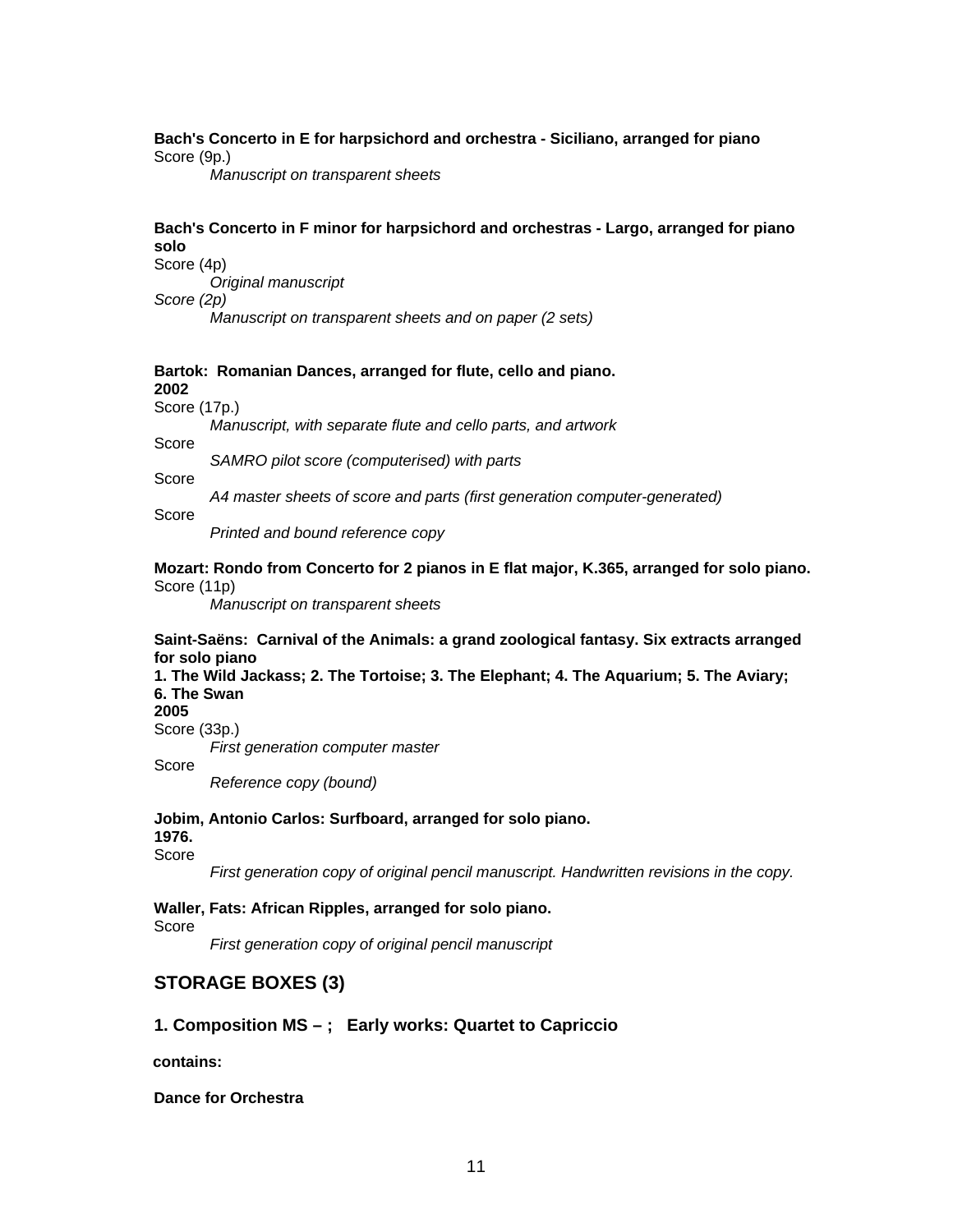**1951**  Full score (Source of movement 3 of Piano Concerto no. 2)

**Choral music and songs:** Four Early Songs; 4 Traditional African Lyrics

**String Quartet** and 2 sets of parts from different hands. Includes 2 photocopies of each score.

### **Clarinet Rhapsody**.

Photocopy of 1948-50 short score manuscript, annotated with revisions and orchestration notes for the final 1995-96 version. Also, clarinet part revised in 1985.

# **Capriccio (for Harpsichord).**

 **1960.** 

### **11 Piano Preludes**

**Choral music:** Omar Rabbi Akiba – Hebrew folk song "O lovely peace" from Handel's Judas Maccabeus, arranged for children's voices.

### **Study for Piano**

 **[1968?].** Unfinished

### **Music for Cello and Piano**.

Score and cello part. Original manuscript in copyist's hand. Cello part in Allan Stephenson's hand.

### **Folder of early works**.

#### **1942-44.**

Includes op.1,2, various piano pieces, Concert Study, Piano Concerti, Doleo et gaudeo, etc. For details, see face of envelope.

#### **Music for 2 Flutes and Timpani. 1949**

Incidental music for Sophocles' "Wife of Heracles"

### **Music for Clarinet and Piano,**

**1947.**  *Original manuscript. Photocopy. Original pencil sketch* 

**Separate manuscript book (black cover), contains: Nostalgia of a metropolis. Op.3 Kaleidoscope. Op. 5**  First sketches for Dance for orchestra, Cello music and Clarinet Rhapsody (at back of book).

# **2. Ballet and film scores**

**The Girl in the Mask. 1958**  Ballet in 4 scenes for Western Theatre Ballet, United Kingdom

#### **Turkey, the Bridge 1965**  Film score for Samaritan Films, London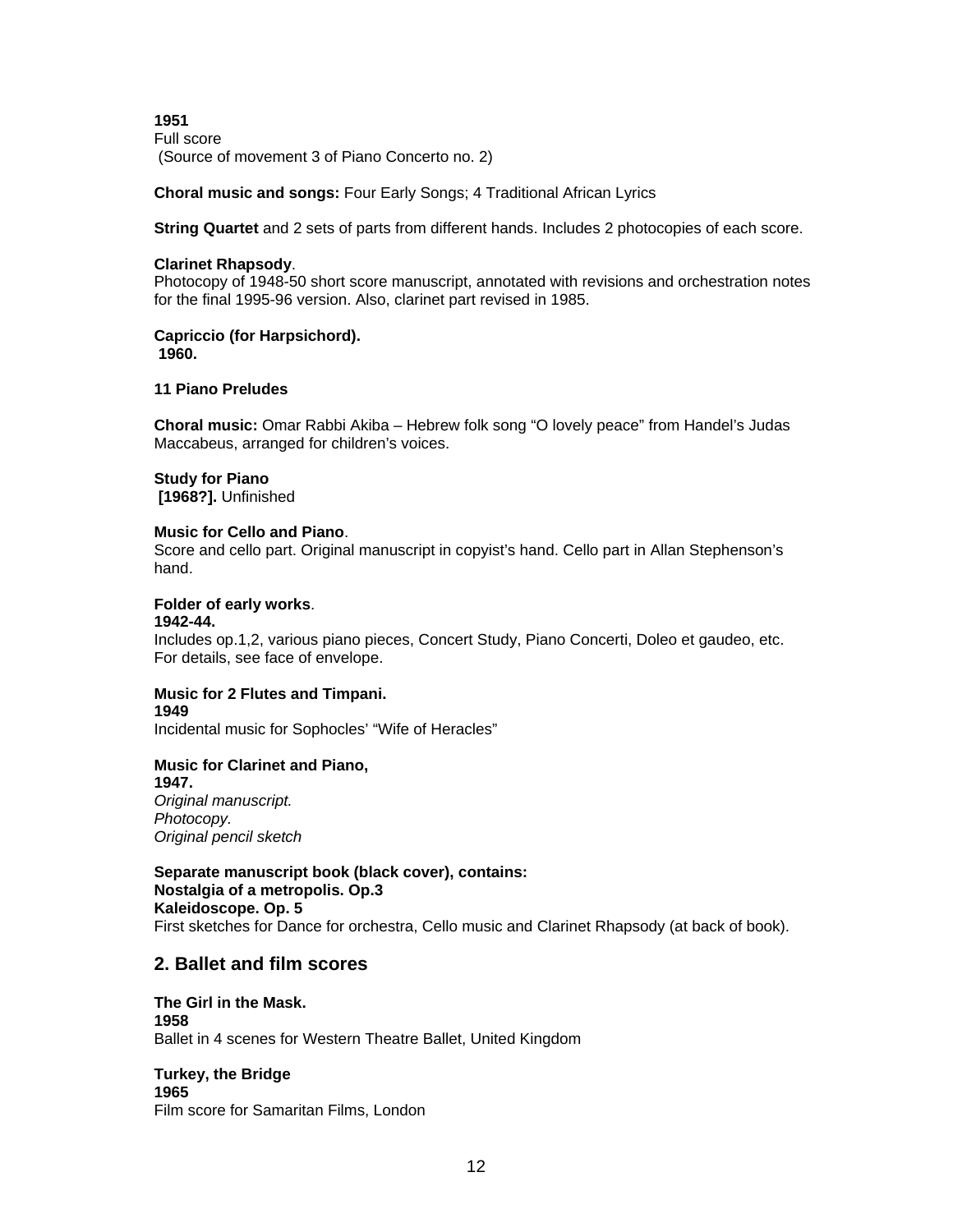**Jet Stream 1959** 

Film score for Pendennis Productions, London.

#### **Four Indian Moods 1. Maharaja; 2. Everest; 3. Mountains of Tibet; 4. Old Delhi**  Southern Library of Recorded Music, Ltd

# **Seven Years in Tibet**

**1955**  Film score (22 tracks) Seven Leagues Productions, London Seven Years in Tibet – Suite (see listed separately). *This work has not been performed and orchestral parts would have to be created from the full score. Some of this music was used in the ballet score "The Girl in the Mask", 1958, and later in "Serenade for 10 Wind Instruments, percussion, Cimbalom & Piano", 1958.* 

## **3. Sketch books; Southern Music Recorded Library; etc**

#### **Soho Sardana; Campion – Rajna**

Contents: **Campion [**A V Rajna] **– Rajna Song Collection**. Includes 6 Sephardic (Ladino) Songs, arranged for Voice, Guitar (or Piano) & Flute.

#### **Various loose page pencil sketches**, including:

"Sunday ballet", later used for Movements for Strings. Movements for Strings Cantilenas and Interludes

**Small sketch book**, contains:

Fragments, including Ambrosian Hymn, 14<sup>th</sup> Century Psalms, etc.

**Sketch books I to VI,** covers period 1951-1958.

#### **3 manuscript music books**, 1948-1949, includes:

Various counterpoint and harmony assignments and compositions while studying at the Royal College of Music, London.

**Piano Concerto No. 1**. First complete pencil sketch: Manuscript book (double) [Sketch books VII & VIII]

**Music for Violin and Piano**  Pencil sketches

**Capriccio**  Pencil sketches

**Seven years in Tibet** (film score) Pencil sketches

**Envelope** containing some loose page sketches (fragments for Clarinet Rhapsody, String Quartet, Dance for Orchestra, Piano Prelude no. 9 (completed on second day after arriving in London, 2 Dec 1947).

2 Hungarian exercise books, 1946/47. Lecture notes and dissertation on Handel's Messiah. 2 Hungarian music manuscript books. Harmony exercises and jottings, 1946/47.